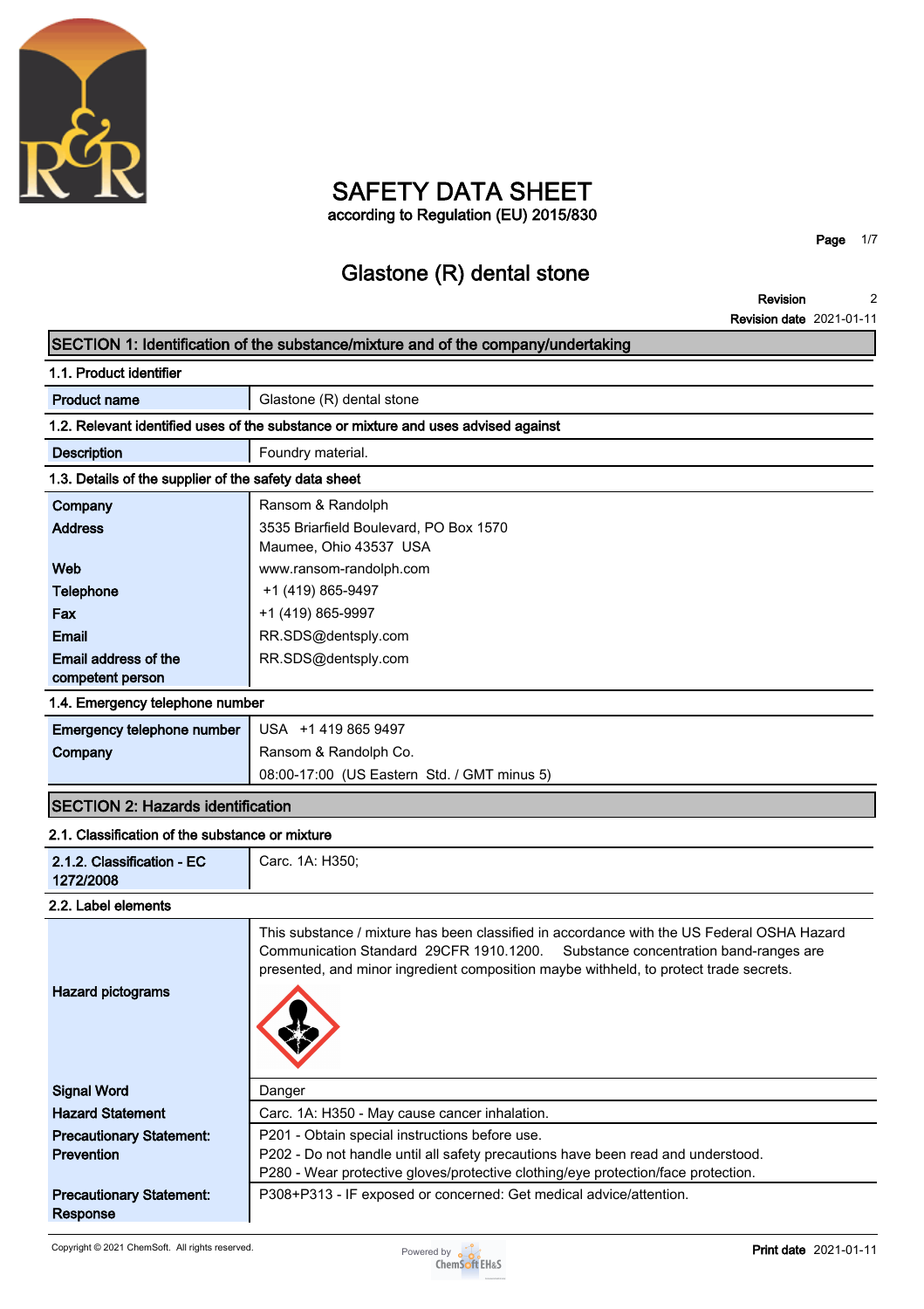| 2.2. Label elements                                      |                                          |        |                                                                        |                 |                |
|----------------------------------------------------------|------------------------------------------|--------|------------------------------------------------------------------------|-----------------|----------------|
| <b>Precautionary Statement:</b><br><b>Storage</b>        | P405 - Store locked up.                  |        |                                                                        |                 |                |
| <b>Precautionary Statement:</b><br><b>Disposal</b>       |                                          |        | P501 - Dispose of contents/container to local and national regulations |                 |                |
| 2.3. Other hazards                                       |                                          |        |                                                                        |                 |                |
| Other hazards                                            | Product contains crystalline silica.     |        |                                                                        |                 |                |
| <b>Further information</b>                               |                                          |        |                                                                        |                 |                |
|                                                          | Not applicable. PBT and vPvB assessment. |        |                                                                        |                 |                |
| <b>SECTION 3: Composition/information on ingredients</b> |                                          |        |                                                                        |                 |                |
| 3.2. Mixtures                                            |                                          |        |                                                                        |                 |                |
|                                                          |                                          |        |                                                                        |                 |                |
| EC 1272/2008                                             |                                          |        |                                                                        |                 |                |
| <b>Chemical Name</b>                                     | CAS No.<br>Index No.                     | EC No. | <b>REACH Registration</b><br><b>Number</b>                             | Conc.<br>(%w/w) | Classification |
| Calcium sulfate (Plaster of Paris)                       | 26499-65-0                               |        |                                                                        | $90 - 100\%$    |                |

**silica (cristobalite conc. >/= 1.0 %) 14464-46-1 238-455-4 Carc. 1A: H350; STOT RE 1: 0 - 0.5%**

#### **Further information**

**Full text for all Risk Phrases mentioned in this section are displayed in Section 16.**

**H372;**

#### **SECTION 4: First aid measures**

### **4.1. Description of first aid measures**

| <b>Inhalation</b>                                                               | Move the exposed person to fresh air.                                           |  |
|---------------------------------------------------------------------------------|---------------------------------------------------------------------------------|--|
| Eye contact                                                                     | Rinse immediately with plenty of water for 15 minutes holding the eyelids open. |  |
| <b>Skin contact</b>                                                             | Wash with soap and water.                                                       |  |
| Ingestion                                                                       | Drink 1 to 2 glasses of water. DO NOT INDUCE VOMITING.                          |  |
|                                                                                 | 4.2. Most important symptoms and effects, both acute and delayed                |  |
| Inhalation                                                                      | May cause irritation to respiratory system.                                     |  |
| Eye contact                                                                     | May cause irritation to eyes.                                                   |  |
| <b>Skin contact</b>                                                             | May cause irritation to skin.                                                   |  |
| Ingestion                                                                       | May cause irritation to mucous membranes.                                       |  |
| 4.3. Indication of any immediate medical attention and special treatment needed |                                                                                 |  |
| Inhalation                                                                      | Seek medical attention if irritation or symptoms persist.                       |  |
| Eye contact                                                                     | Seek medical attention if irritation or symptoms persist.                       |  |
| <b>Skin contact</b>                                                             | Seek medical attention if irritation or symptoms persist.                       |  |
| Ingestion                                                                       | Seek medical attention if irritation or symptoms persist.                       |  |
| <b>SECTION 5: Firefighting measures</b>                                         |                                                                                 |  |

#### **5.1. Extinguishing media**

|                                                            | Use extinguishing media appropriate to the surrounding fire conditions. |  |
|------------------------------------------------------------|-------------------------------------------------------------------------|--|
| 5.2. Special hazards arising from the substance or mixture |                                                                         |  |
|                                                            | Burning produces irritating, toxic and obnoxious fumes.                 |  |

#### **5.3. Advice for firefighters**

**Self-contained breathing apparatus. Wear suitable protective clothing.**

#### **SECTION 6: Accidental release measures**

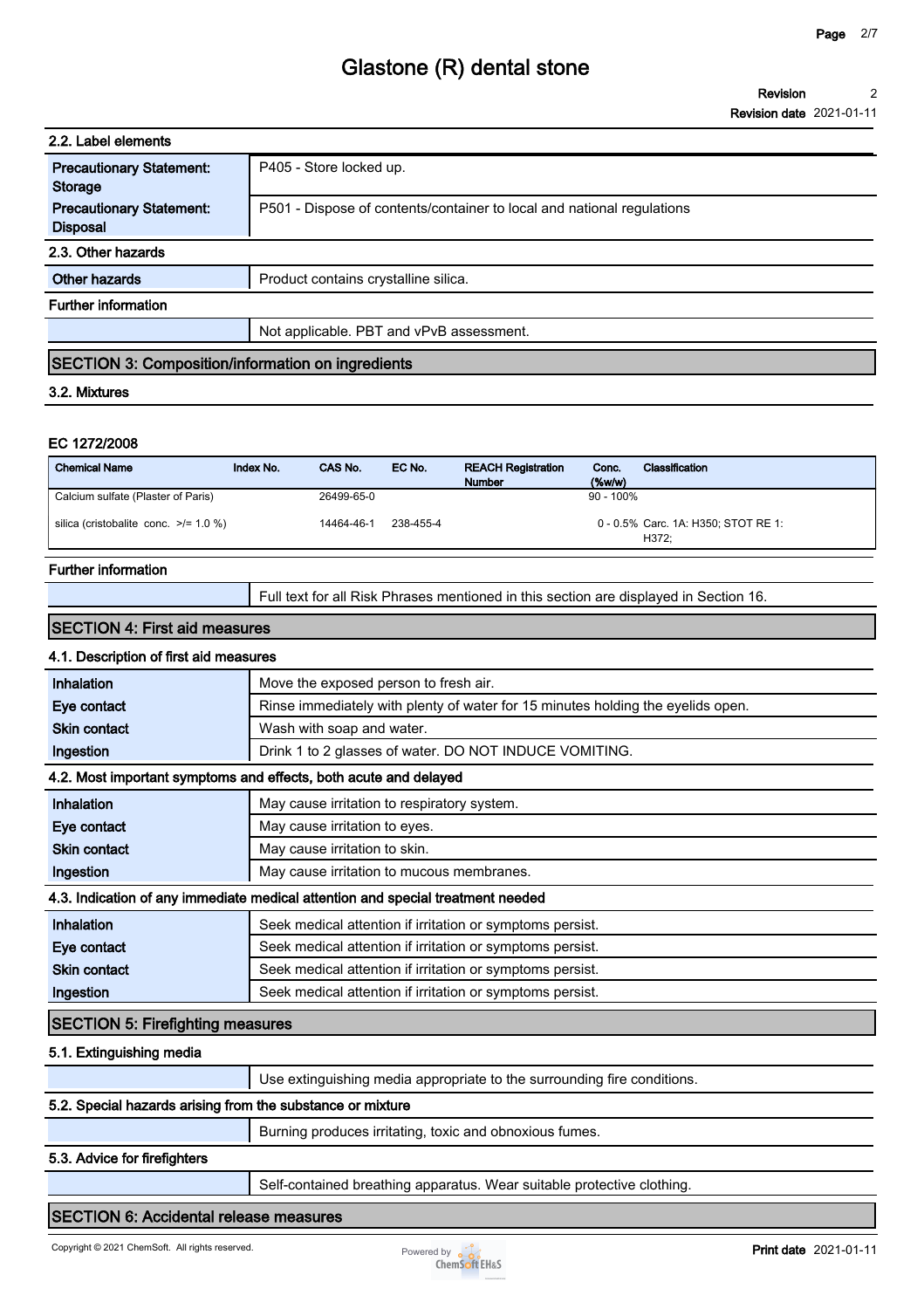#### **Revision 2**

**Revision date 2021-01-11**

#### **6.1. Personal precautions, protective equipment and emergency procedures**

|                                                                   | o. i. Fersorial precaduoris, protective equipment and emergency procedures                                                                        |  |
|-------------------------------------------------------------------|---------------------------------------------------------------------------------------------------------------------------------------------------|--|
|                                                                   | Avoid raising dust. Wear suitable respiratory equipment when necessary.                                                                           |  |
| 6.2. Environmental precautions                                    |                                                                                                                                                   |  |
|                                                                   | No environmental requirements.                                                                                                                    |  |
| 6.3. Methods and material for containment and cleaning up         |                                                                                                                                                   |  |
|                                                                   | Avoid raising dust. Clean the area using a vacuum cleaner. Transfer to suitable, labelled<br>containers for disposal.                             |  |
| 6.4. Reference to other sections                                  |                                                                                                                                                   |  |
|                                                                   | See section [2, 8 & 13] for further information.                                                                                                  |  |
| <b>SECTION 7: Handling and storage</b>                            |                                                                                                                                                   |  |
| 7.1. Precautions for safe handling                                |                                                                                                                                                   |  |
|                                                                   | Avoid raising dust. Ensure adequate ventilation of the working area. In case of insufficient<br>ventilation, wear suitable respiratory equipment. |  |
|                                                                   | Do not eat, drink or smoke in areas where this product is used or stored. Wash hands after<br>handling the product.                               |  |
| 7.2. Conditions for safe storage, including any incompatibilities |                                                                                                                                                   |  |
|                                                                   | Keep containers tightly closed.                                                                                                                   |  |
| 7.3. Specific end use(s)                                          |                                                                                                                                                   |  |
|                                                                   | Foundry material.                                                                                                                                 |  |
| <b>SECTION 8: Exposure controls/personal protection</b>           |                                                                                                                                                   |  |

### **8.1. Control parameters**

|                                                      | exposure limits - calcium sulfate - 10 mg/m3 TWA ACGIH TLV (inhalable fraction); 5 mg/m3 8 hr<br>-TWA PEL (respirable fraction). |
|------------------------------------------------------|----------------------------------------------------------------------------------------------------------------------------------|
| Action Level OSHA (respirable fraction) 0.025 mg/m3. | all respirable crystalline silica - sum of all types - quartz + cristobalite TWA PEL OSHA (respirable<br>fraction) $0.050$ mg/m3 |

#### **8.1.1. Exposure Limit Values**

| Calcium sulfate (Plaster of Paris) | WEL 8-hr limit ppm: -         | WEL 8-hr limit mg/m3: -      |
|------------------------------------|-------------------------------|------------------------------|
|                                    | WEL 15 min limit ppm: -       | WEL 15 min limit mg/m3: -    |
|                                    | WEL 8-hr limit mg/m3 total 10 | WEL 15 min limit mg/m3 total |
|                                    | inhalable dust:               | inhalable dust:              |
|                                    | WEL 8-hr limit mg/m3 total 4  | WEL 15 min limit mg/m3 total |
|                                    | respirable dust:              | respirable dust:             |

#### **8.2. Exposure controls**

| 8.2.1. Appropriate engineering<br>controls | Ensure adequate ventilation of the working area.                                        |
|--------------------------------------------|-----------------------------------------------------------------------------------------|
| 8.2.2. Individual protection<br>measures   | Protective clothing.                                                                    |
| Eye / face protection                      | In case of splashing, wear:. Approved safety goggles. safety glasses with side-shields. |

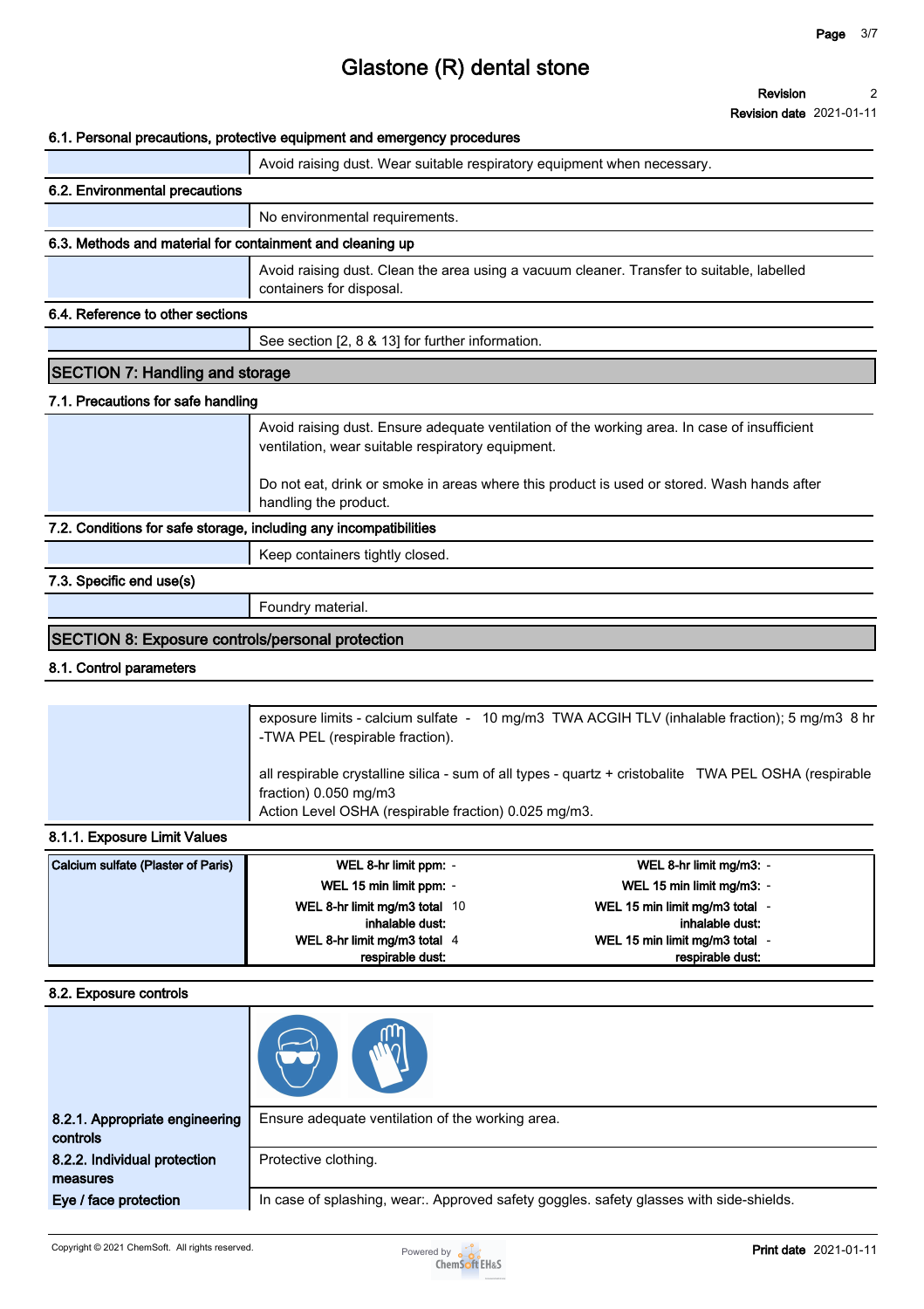**Revision Revision date 2021-01-11 2**

| 8.2. Exposure controls                    |                                                    |  |  |
|-------------------------------------------|----------------------------------------------------|--|--|
| Skin protection -<br>Handprotection       | Wear suitable gloves.                              |  |  |
| <b>Respiratory protection</b>             | Suitable respiratory equipment.                    |  |  |
| 8.2.3. Environmental exposure<br>controls | Not normally required.                             |  |  |
| Occupational exposure<br>controls         | Appropriate local exhaust ventilation is required. |  |  |
|                                           |                                                    |  |  |

### **SECTION 9: Physical and chemical properties**

### **9.1. Information on basic physical and chemical properties**

| Appearance                                       | Powder                                                          |
|--------------------------------------------------|-----------------------------------------------------------------|
| Colour   White                                   |                                                                 |
| Odour   Mild                                     |                                                                 |
|                                                  | $pH$ 6 - 8                                                      |
| Melting point 1450 °C                            |                                                                 |
|                                                  | <b>Relative density</b> 3 (H2O = $1 \text{ @ } 20 \text{ °C}$ ) |
| <b>Partition coefficient</b> No data available   |                                                                 |
|                                                  | Viscosity   No data available                                   |
| Oxidising properties Not applicable.             |                                                                 |
| Autoignition temperature   Not applicable.       |                                                                 |
|                                                  | Fat Solubility   Not applicable.                                |
|                                                  | Freezing Point   Not applicable.                                |
| Initial boiling point Not applicable.            |                                                                 |
|                                                  | Flash point Not applicable.                                     |
| Evaporation rate   Not applicable.               |                                                                 |
| <b>Flammability (solid, gas)</b> Not applicable. |                                                                 |
| Vapour pressure   Not applicable.                |                                                                 |
|                                                  | Vapour density   Not applicable.                                |
| Solubility                                       | Slightly soluble in water                                       |

### **9.2. Other information**

|                                       | <b>Conductivity</b> No data available |
|---------------------------------------|---------------------------------------|
|                                       | Surface tension   No data available   |
|                                       | Gas group Not applicable.             |
| Benzene Content   Not applicable.     |                                       |
|                                       | Lead content Not applicable.          |
| VOC (Volatile organic Not applicable. |                                       |
| compounds)                            |                                       |
|                                       |                                       |

### **SECTION 10: Stability and reactivity**

### **10.1. Reactivity**

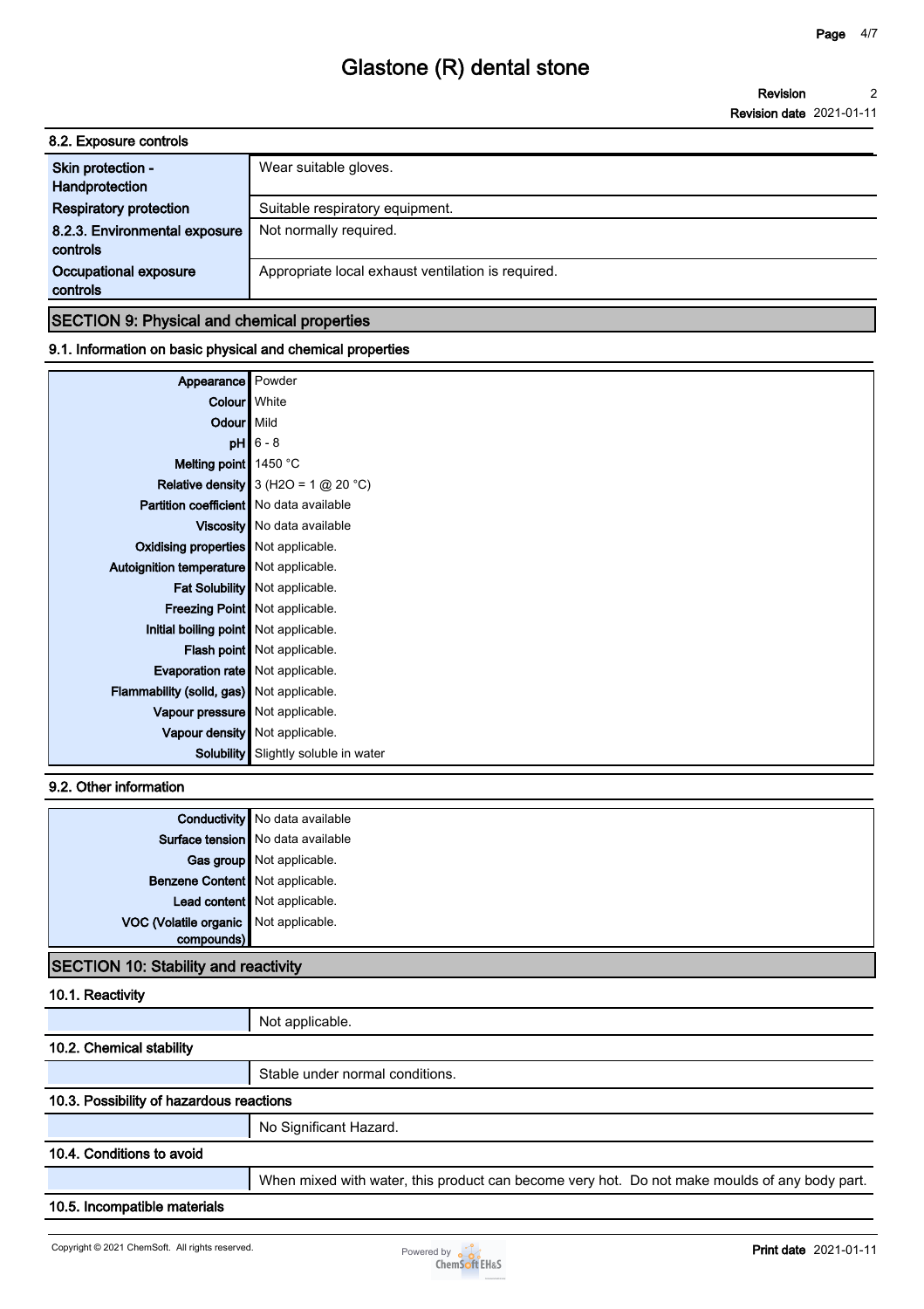**Revision date 2021-01-11**

| 10.5. Incompatible materials                 |                                                                                                                                                                                                     |
|----------------------------------------------|-----------------------------------------------------------------------------------------------------------------------------------------------------------------------------------------------------|
|                                              | mixing water and acids must be supervised, due to large amounts of heat produced.                                                                                                                   |
| 10.6. Hazardous decomposition products       |                                                                                                                                                                                                     |
|                                              | calcium oxide. Sulphur oxides.                                                                                                                                                                      |
|                                              |                                                                                                                                                                                                     |
| <b>SECTION 11: Toxicological information</b> |                                                                                                                                                                                                     |
| 11.1. Information on toxicological effects   |                                                                                                                                                                                                     |
| <b>Acute toxicity</b>                        | Intended use. No Significant Hazard.                                                                                                                                                                |
| Skin corrosion/irritation                    | No irritation expected.                                                                                                                                                                             |
| Serious eye damage/irritation                | Causes eye irritation.                                                                                                                                                                              |
| Respiratory or skin<br>sensitisation         | No sensitizaton effects reported.                                                                                                                                                                   |
| Germ cell mutagenicity                       | No mutagenic effects reported.                                                                                                                                                                      |
| Carcinogenicity                              | Known Human Carcinogens (Category 1).                                                                                                                                                               |
| Reproductive toxicity                        | No observed effect level. No observed effect concentration.                                                                                                                                         |
| STOT-single exposure                         | No known adverse health effects.                                                                                                                                                                    |
| STOT-repeated exposure                       | Chronic effects < 1% respirable crystalline silica                                                                                                                                                  |
|                                              | Prolonged inhalation of respirable crystalline silica                                                                                                                                               |
|                                              | In 1997, the International Agency for Research on Cancer (IARC) concluded that crystalline silica<br>inhaled from occupational sources can cause lung cancer in humans. However it pointed out that |
|                                              | not all industrial circumstances, nor all crystalline silica types, were to be incriminated. (IARC                                                                                                  |
|                                              | Monographs on the evaluation of the carcinogenic risks of chemicals to humans, Silica, silicates                                                                                                    |
|                                              | dust and organic fibers, 1997, Vol. 68, IARC, Lyon, France). In June 2003, the European                                                                                                             |
|                                              | Commission's Scientific Committee for Occupational Exposure Limits (SCOEL) concluded:                                                                                                               |
|                                              |                                                                                                                                                                                                     |
|                                              | (SCOEL SUM Doc 94-final on respirable crystalline silica, June 2003)                                                                                                                                |
|                                              | There is a body of evidence supporting the fact that increased cancer risk would be limited to                                                                                                      |
|                                              | people already suffering from silicosis. Worker protection against silicosis should be assured by                                                                                                   |
|                                              | respecting the existing regulatory occupational exposure limits and implementing additional risk                                                                                                    |
|                                              | management measures where required (see Section 16).                                                                                                                                                |
| <b>Aspiration hazard</b>                     | No Significant Hazard.                                                                                                                                                                              |
| 11.1.4. Toxicological Information            |                                                                                                                                                                                                     |
|                                              | No data available                                                                                                                                                                                   |
| <b>SECTION 12: Ecological information</b>    |                                                                                                                                                                                                     |
| 12.1. Toxicity                               |                                                                                                                                                                                                     |
| Glastone (R) dental stone                    | Fish LC50/96h: 1970.000 mg/l                                                                                                                                                                        |
|                                              |                                                                                                                                                                                                     |
| 12.2. Persistence and degradability          |                                                                                                                                                                                                     |
|                                              | No data is available on this product.                                                                                                                                                               |
| 12.3. Bioaccumulative potential              |                                                                                                                                                                                                     |
|                                              | Does not bioaccumulate.                                                                                                                                                                             |
| <b>Partition coefficient</b>                 |                                                                                                                                                                                                     |
|                                              |                                                                                                                                                                                                     |
|                                              | Glastone (R) dental stone No data available                                                                                                                                                         |
| 12.4. Mobility in soil                       |                                                                                                                                                                                                     |
|                                              | Not determined.                                                                                                                                                                                     |
|                                              |                                                                                                                                                                                                     |
|                                              |                                                                                                                                                                                                     |

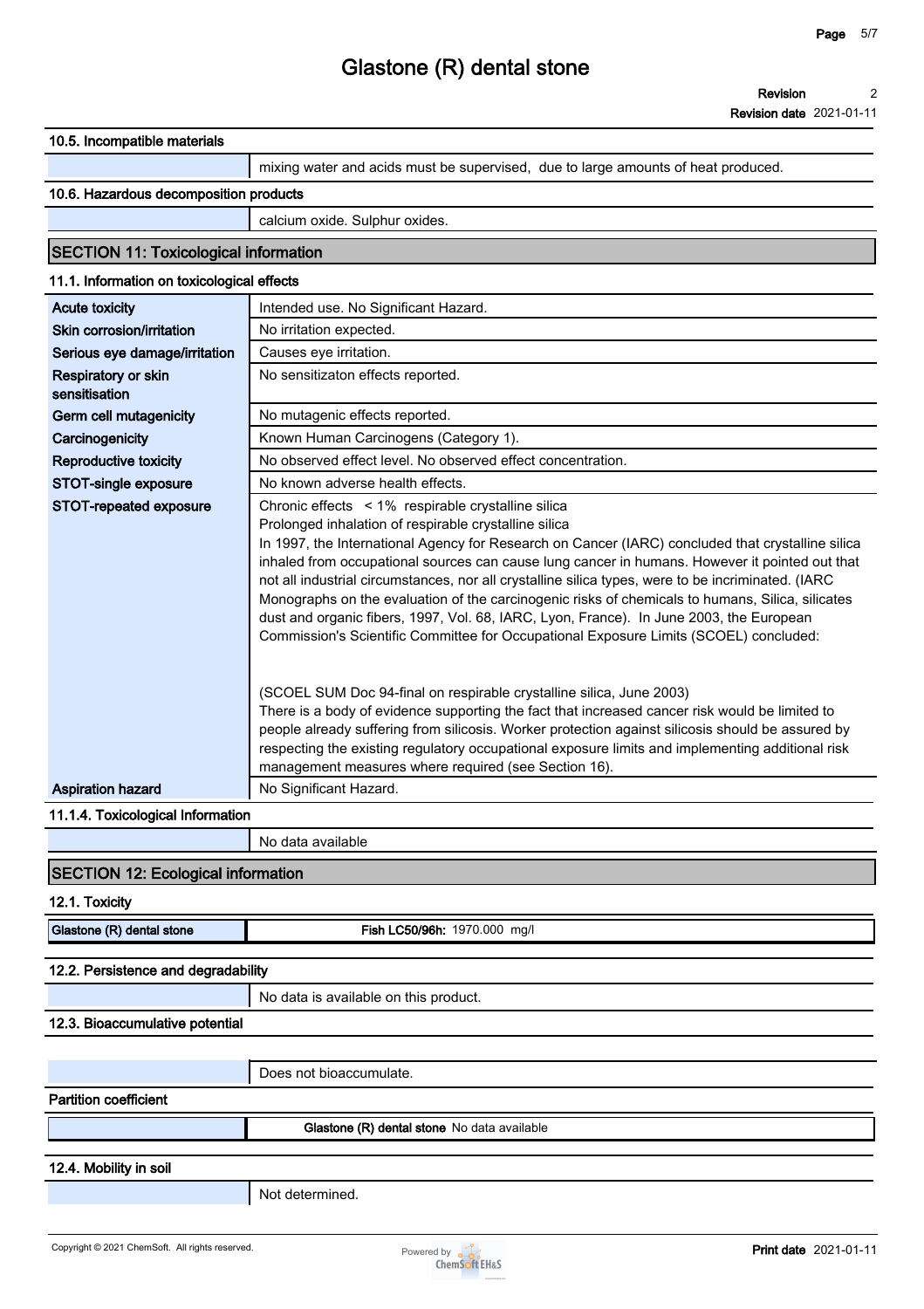**2**

**Revision**

# **Glastone (R) dental stone**

|                                            | <b>Revision date</b> 2021-01-11                                                                                                                                                                                           |
|--------------------------------------------|---------------------------------------------------------------------------------------------------------------------------------------------------------------------------------------------------------------------------|
| 12.5. Results of PBT and vPvB assessment   |                                                                                                                                                                                                                           |
|                                            | Not determined.                                                                                                                                                                                                           |
| 12.6. Other adverse effects                |                                                                                                                                                                                                                           |
|                                            | Not applicable.                                                                                                                                                                                                           |
| <b>SECTION 13: Disposal considerations</b> |                                                                                                                                                                                                                           |
| 13.1. Waste treatment methods              |                                                                                                                                                                                                                           |
|                                            | Dispose of in compliance with all. local and national regulations.                                                                                                                                                        |
| <b>Disposal methods</b>                    |                                                                                                                                                                                                                           |
|                                            | Contact a licensed waste disposal company.                                                                                                                                                                                |
| Disposal of packaging                      |                                                                                                                                                                                                                           |
|                                            | Empty containers can be sent for disposal or recycling.                                                                                                                                                                   |
| <b>SECTION 14: Transport information</b>   |                                                                                                                                                                                                                           |
| 14.1. UN number                            |                                                                                                                                                                                                                           |
|                                            | The product is not classified as dangerous for carriage.                                                                                                                                                                  |
| 14.2. UN proper shipping name              |                                                                                                                                                                                                                           |
|                                            | The product is not classified as dangerous for carriage.                                                                                                                                                                  |
| 14.3. Transport hazard class(es)           |                                                                                                                                                                                                                           |
|                                            | The product is not classified as dangerous for carriage.                                                                                                                                                                  |
| 14.4. Packing group                        |                                                                                                                                                                                                                           |
|                                            | The product is not classified as dangerous for carriage.                                                                                                                                                                  |
| 14.5. Environmental hazards                |                                                                                                                                                                                                                           |
|                                            | The product is not classified as dangerous for carriage.                                                                                                                                                                  |
| 14.6. Special precautions for user         |                                                                                                                                                                                                                           |
|                                            | The product is not classified as dangerous for carriage.                                                                                                                                                                  |
|                                            | 14.7. Transport in bulk according to Annex II of MARPOL 73/78 and the IBC Code                                                                                                                                            |
|                                            | The product is not classified as dangerous for carriage.                                                                                                                                                                  |
| <b>Further information</b>                 |                                                                                                                                                                                                                           |
|                                            | The product is not classified as dangerous for carriage.                                                                                                                                                                  |
| <b>SECTION 15: Regulatory information</b>  |                                                                                                                                                                                                                           |
|                                            | 15.1. Safety, health and environmental regulations/legislation specific for the substance or mixture                                                                                                                      |
| <b>Regulations</b>                         | U.S. FEDERAL REGULATIONS: Dental family of investments - Glastone dental stone.                                                                                                                                           |
|                                            | CERCLA 103 Reportable Quantity: is not subject to CERCLA reporting requirements. Many states<br>have more stringent release reporting requirements. Report spills required under federal, state<br>and local regulations. |
|                                            | Hazard Category For Section 311/312: Chronic health                                                                                                                                                                       |
|                                            | Section 313 Toxic Chemicals: This product contains the following chemicals subject to Annual<br>Release Reporting Requirements Under SARA Title III, Section 313 (40 CFR 372): None                                       |
|                                            | Section 302 Extremely Hazardous Substances (TPQ): None                                                                                                                                                                    |
|                                            |                                                                                                                                                                                                                           |

Copyright © 2021 ChemSoft. All rights reserved.<br>
Powered by **Print date** 2021-01-11<br>
ChemSoft EH&S

**on the TSCA inventory.**

**EPA Toxic Substances Control Act (TSCA) Status: All of the components of this product are listed**